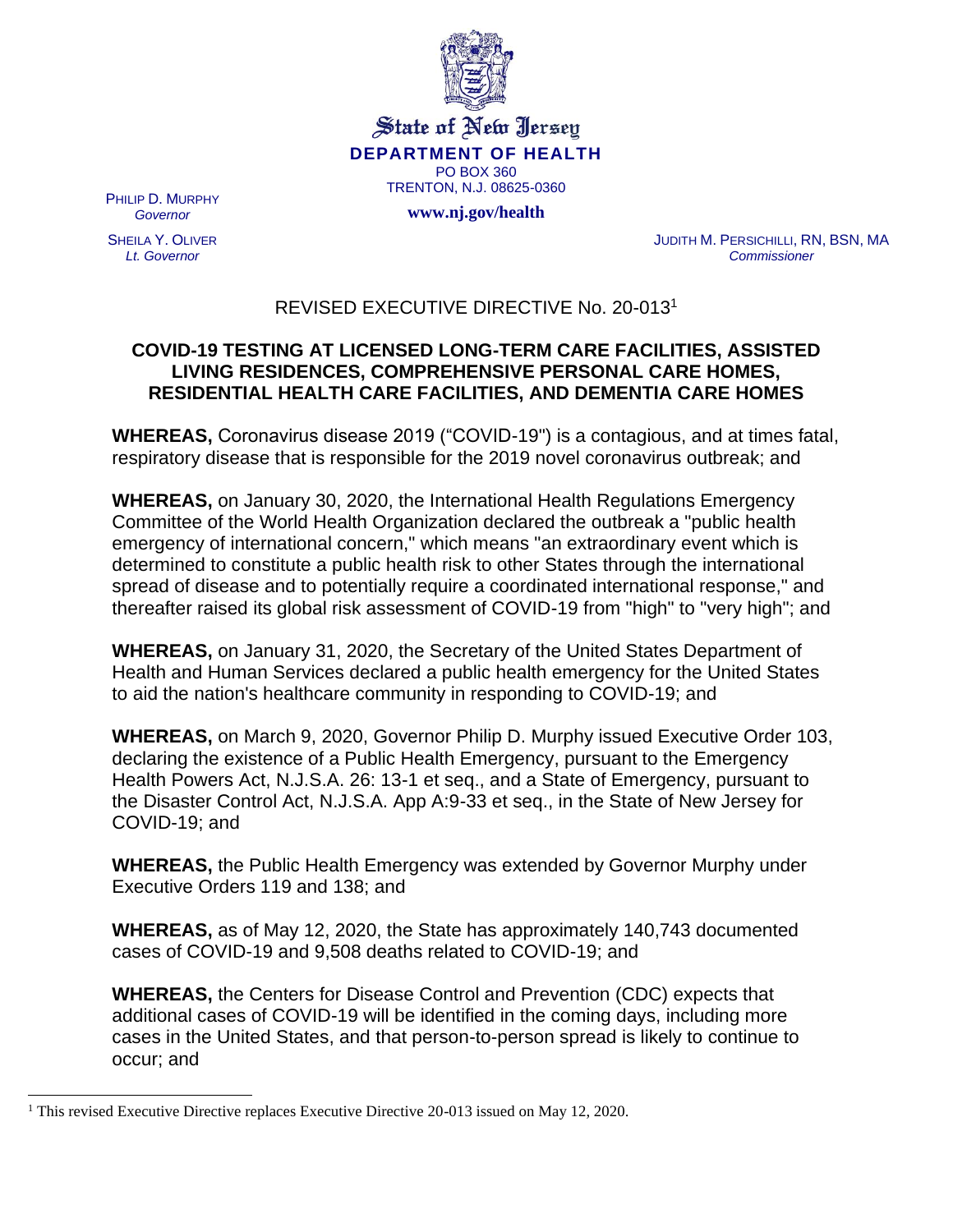**WHEREAS,** under the declared Public Health Emergency, the Commissioner of the Department of Health (Commissioner) is empowered, pursuant to N.J.S.A. 26:13-12, to take all reasonable and necessary measures to prevent the transmission of infectious disease and apply proper controls and treatment for infectious disease; and

**WHEREAS,** pursuant to N.J.S.A. 26:13-17(a), access to medical information of individuals who have participated in medical testing programs or efforts by the Commissioner shall be limited to those persons having a legitimate need to acquire or use the information to, among other things, provide treatment to individuals and investigate the causes of the transmission; and

**WHEREAS,** pursuant to N.J.S.A. 26:2H-12.87(b), nursing homes, assisted living residences, comprehensive personal care homes, residential health care facilities, and dementia care homes (collectively, "long-term care facilities" or "LTCs") must have outbreak response plans customized to the facility, based upon national standards, addressing isolation and cohorting of infected and at-risk individuals; notification policies; policies to require ill staff to not present at the facility for work duties; processes for implementing evidence-based outbreak response measures; policies to conduct routine monitoring of residents and staff to quickly identify signs of a communicable disease that could develop into an outbreak; and policies for reporting outbreaks to public health officials in accordance with applicable laws and regulations; and

**WHEREAS,** pursuant to N.J.S.A. 26:2H-12.87(c), long-term care facilities that provide care to ventilator-dependent residents must include in the facility's outbreak response plan written policies to meet staffing, training, and facility demands during an infectious disease outbreak to successfully implement the outbreak response plan; and

**WHEREAS,** the CDC and the New Jersey Department of Health (DOH) have identified key strategies to address COVID-19 in long-term care facilities and congregate settings, including but not limited to identifying infection early; taking measures to prevent the spread of COVID-19 through asymptomatic, pre-symptomatic, and symptomatic transmission; and dedicating areas of a facility to care for residents with suspected or confirmed COVID-19; and

**WHEREAS,** given the congregate nature and resident populations typically served in long-term care facilities (e.g., older adults often with underlying chronic medical conditions), the long-term care population are at the highest risk of being affected by COVID-19 and, if infected, are at risk of serious illness; and

**WHEREAS,** because healthcare providers and support staff are a source of introduction of COVID-19 into long-term care facilities, the CDC and the DOH recommend actively screening every person entering the facilities for fever and symptoms of COVI 0-19; and

**WHEREAS,** according to the CDC, and as reflected in the State, experience with outbreaks in long-term care facilities has shown that residents with COVID-19 may not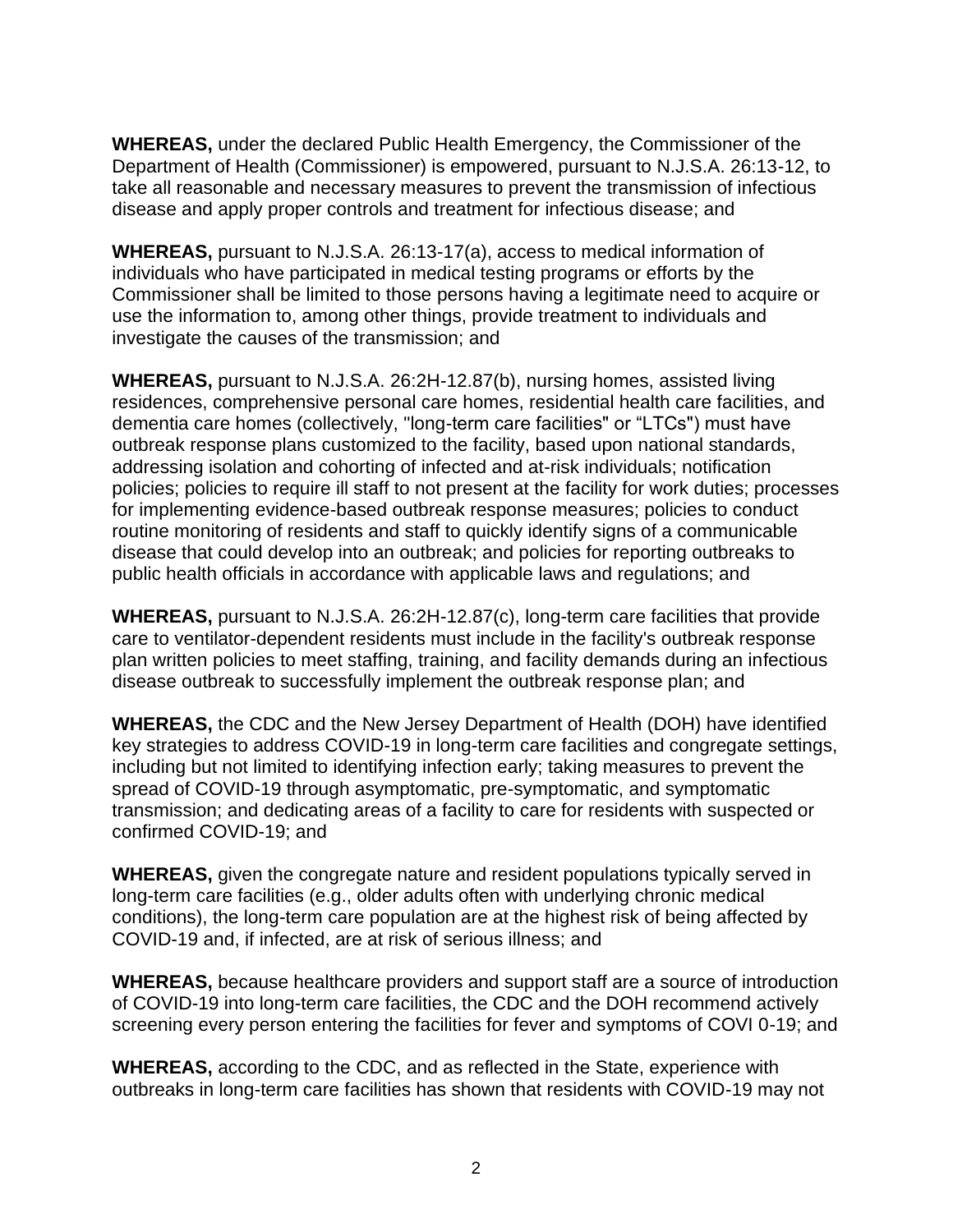report typical symptoms such as fever or respiratory symptoms and some may not report any symptoms, yet unrecognized asymptomatic and pre-symptomatic infections contribute to transmission in these settings; and

**WHEREAS,** expansive and extensive testing for COVID-19 is essential not only for mitigating and controlling the spread of the virus but also to determine the occurrence of the spread of the virus in long-term care and residential health care settings and to help inform additional prevention and control efforts; and

**WHEREAS,** testing of staff for COVI D-19 is job-related and consistent with business necessity to ensure safe operations of long-term care and residential health care settings for both staff and residents;

**WHEREAS,** individuals in the State, especially vulnerable populations such as in long term care settings and individuals who work with these populations, require testing for COVID-19 in order to limit exposure and control the spread of this contagious disease; and

**WHEREAS,** the CDC and the DOH recommend that facility-wide testing for COVID-19 should be implemented when results will lead to specific infection control and prevention actions *in addition to* existing infection prevention and control measures, including visitor restrictions, cessation of communal dining and group activities, monitoring of all health care providers, facility staff and residents for signs and symptoms of COVID-19, as well as appropriate personal protective equipment; and

**WHEREAS,** the CDC and the DOH recommend that retesting be implemented to detect those with newly developed infection, inform decisions about when residents with COVID-19 can be moved out of COVID-19 wards and/or when health care providers and facility staff can return to work; and

**WHEREAS,** I conclude that COVID-19 testing of staff and residents at LTCs is necessary and appropriate to ensure that this vulnerable population is best protected;

**NOW, THEREFORE, I, JUDITH PERSICHILLI,** Commissioner of the New Jersey Department of Health, pursuant to the powers afforded to me under the Emergency Health Powers Act, hereby ORDER and DIRECT the following:

1. No later than May 19, 2020, all long-term care facilities as defined in N.J.S.A. 26:2H-12.87<sup>2</sup> shall supplement or amend their current disease outbreak plan to include a COVID-19 testing plan (Plan) for all staff and patients/residents. "Staff" to be tested pursuant to this Directive include all direct care workers and nondirect care workers within the LTC (such as administrative, janitorial and kitchen

<sup>&</sup>lt;sup>2</sup> As defined in N.J.S.A. 26:2H-12.87, long-term care facility means a nursing home, assisted living residence, comprehensive personal care home, residential health care facility, or dementia care home licensed pursuant to P.L. 1971, c. 136 (C.26:2H-1 et seq.).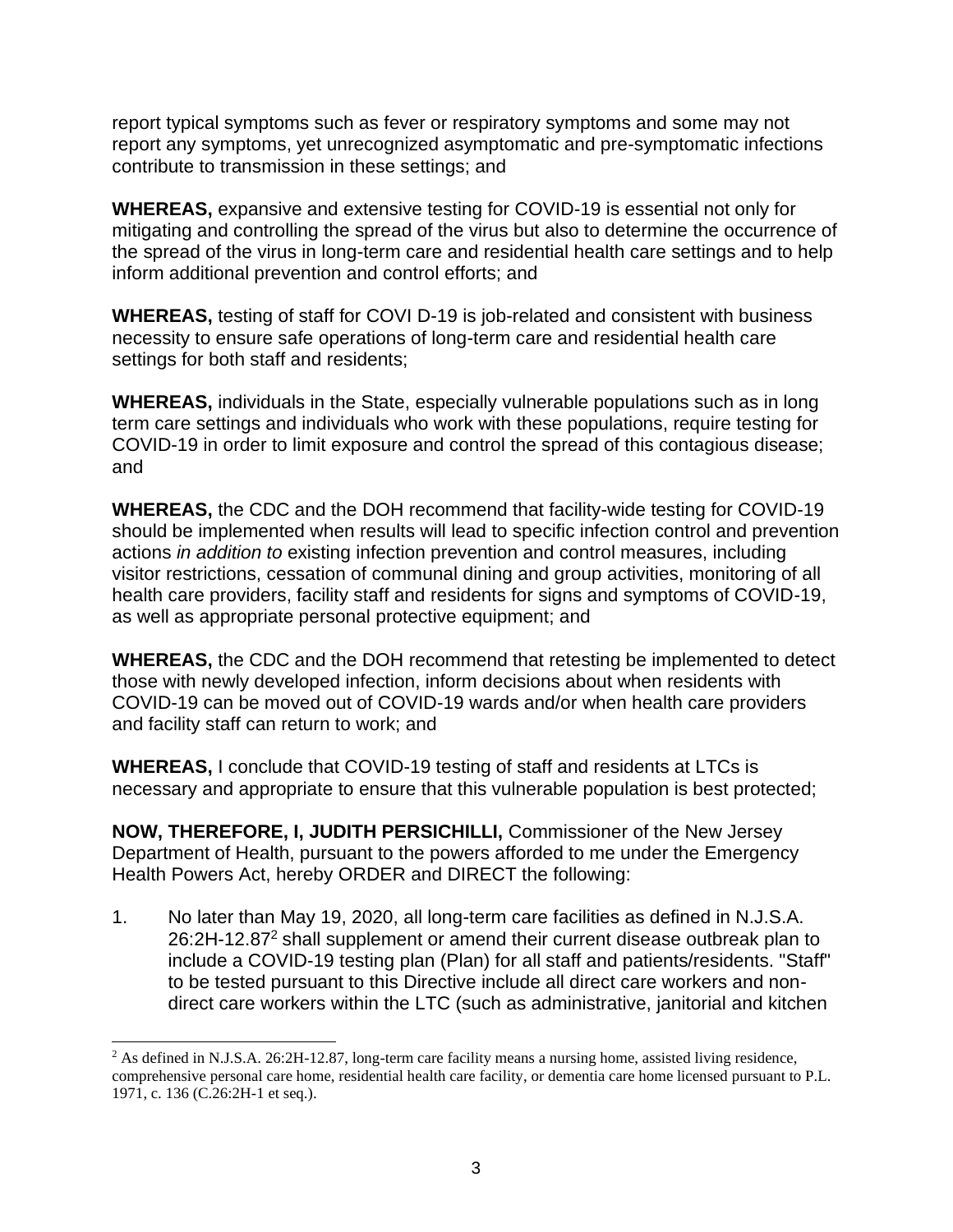staff).

- 2. At a minimum, the Plan shall be consistent with currently available CDC and DOH public health guidance and address the following components:
	- a. Testing procedures and frequency;
	- b. Post-testing protocols for patients such as cohorting of residents/patients and separation of those with 'laboratory confirmed COVID-19 infection from others;
	- c. Procedures to obtain staff authorizations for release of laboratory test results to the LTC so as to inform infection control and prevention strategies;
	- d. Work exclusion of staff who test positive for COVID-19 infection, refuse to participate in COVID-19 testing, or refuse to authorize release of their testing results to the LTC, until such time as such staff undergoes testing and the results of such testing are disclosed to the LTC;
	- e. Return to work protocols<sup>3</sup> after home isolation for staff who test positive; and
	- f. Plans to address staffing (including worker absences) and facility demands due to the outbreak.
- 3. Testing shall occur as follows:
	- a. Baseline molecular testing of staff and residents/patients completed by or before May 30, 2020;
	- b. Retesting of individuals who test negative at baseline within 3-7 days after baseline testing; and
	- c. Further retesting in accordance with CDC guidance, as amended and supplemented.<sup>4</sup>
- 4. If a staff member tests positive for COVID-19 (symptomatic or asymptomatic), the facility may permit them to return to work subject to CDC/DOH recommendations as to timeframes and requirements that are incorporated in its Plan.
- 5. By May 19, 2020, an authorized representative of each LTC shall submit to DOH an attestation stating that the LTC has developed a Plan in compliance with this Directive.
- 6. By May 30, 2020, an authorized representative of each LTC shall submit to DOH an attestation stating that the LTC has implemented a Plan in compliance with

<sup>3</sup> NJDOH, Guidance for COVID-19 Diagnosed and/or Exposed Healthcare Personnel, available at [https://nj.gov/health/cd/documents/topics/NCOV/Guidance\\_for\\_COVID19\\_Diagnosed\\_andor\\_Exposed\\_HCP.pdf.](https://nj.gov/health/cd/documents/topics/NCOV/Guidance_for_COVID19_Diagnosed_andor_Exposed_HCP.pdf)

<sup>4</sup> CDC, Testing for Coronavirus (COVID-19) in Nursing Homes, available at [https://www.cdc.gov/coronavirus/2019-ncov/hcp/nursing-homes-testing.html.](https://www.cdc.gov/coronavirus/2019-ncov/hcp/nursing-homes-testing.html)